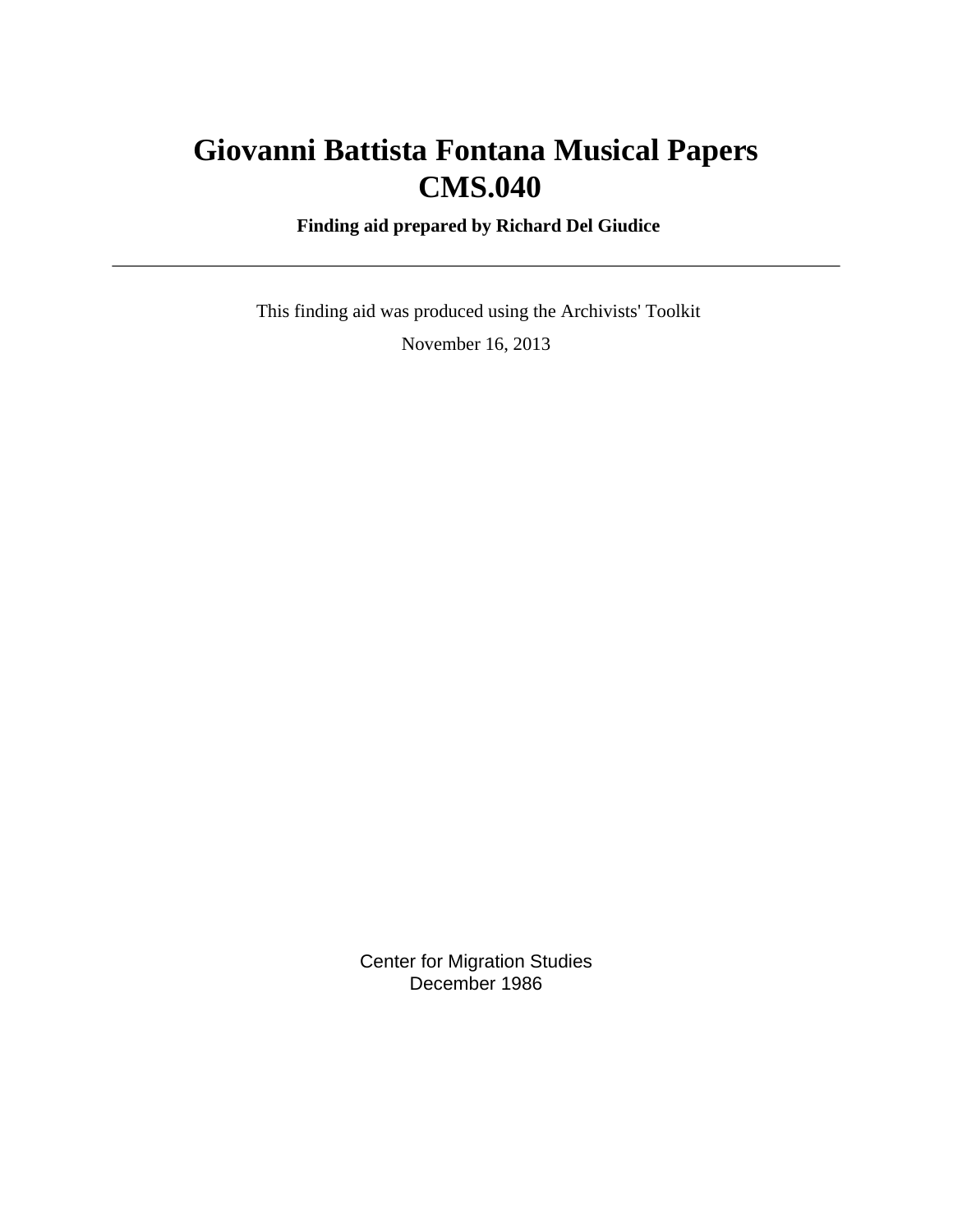# **Table of Contents**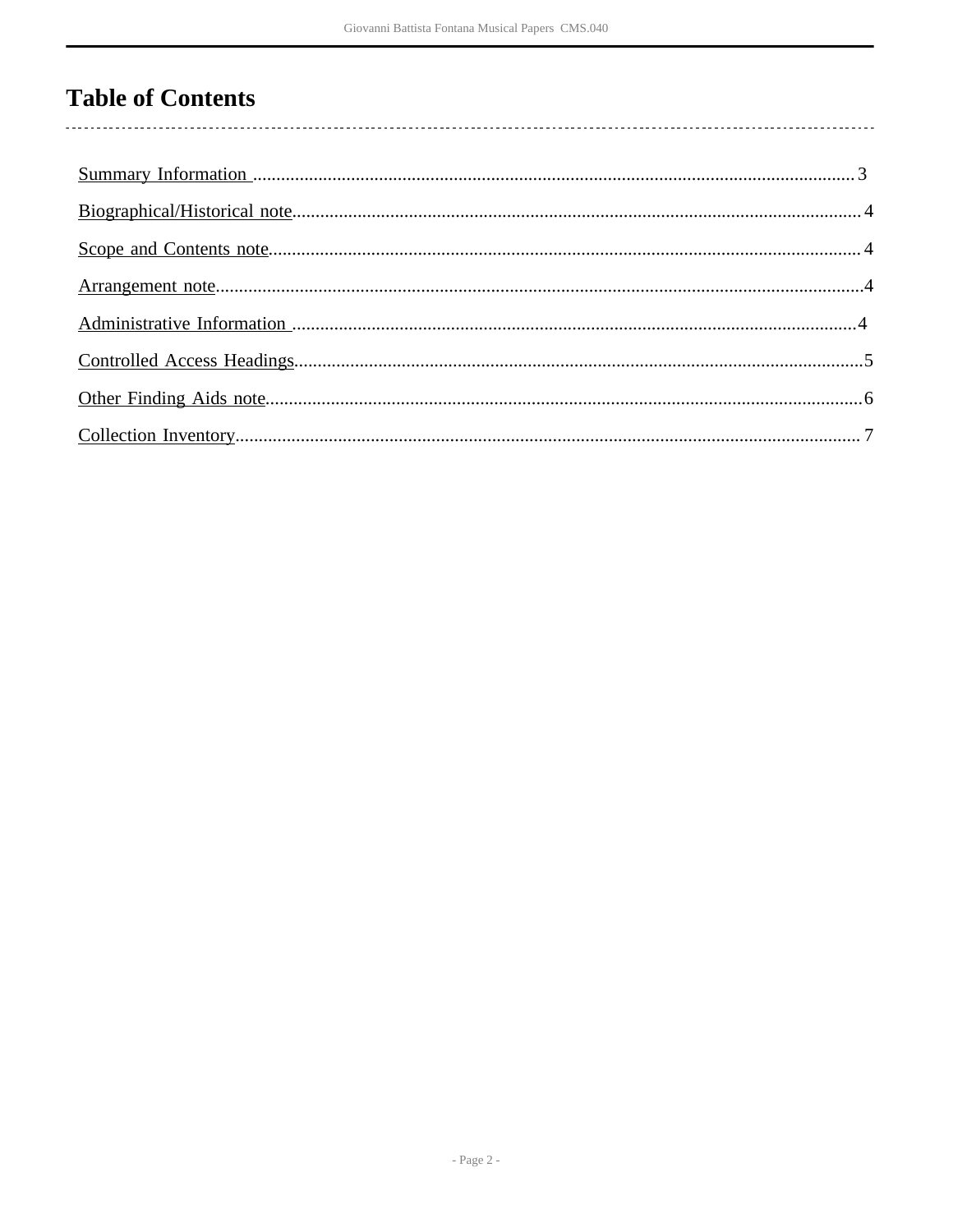## <span id="page-2-0"></span>**Summary Information**

| <b>Repository</b>                                          | <b>Center for Migration Studies</b>                                                                                                                                                                                                                                                                                                                                                                                                                                                                                                                                                    |  |  |
|------------------------------------------------------------|----------------------------------------------------------------------------------------------------------------------------------------------------------------------------------------------------------------------------------------------------------------------------------------------------------------------------------------------------------------------------------------------------------------------------------------------------------------------------------------------------------------------------------------------------------------------------------------|--|--|
| <b>Creator</b>                                             | Fontana, Giovanni Battista                                                                                                                                                                                                                                                                                                                                                                                                                                                                                                                                                             |  |  |
| <b>Title</b>                                               | Giovanni Battista Fontana Musical Papers                                                                                                                                                                                                                                                                                                                                                                                                                                                                                                                                               |  |  |
| Date [inclusive]                                           | 1908-1945                                                                                                                                                                                                                                                                                                                                                                                                                                                                                                                                                                              |  |  |
| <b>Extent</b>                                              | 1.0 Linear feet in two boxes.                                                                                                                                                                                                                                                                                                                                                                                                                                                                                                                                                          |  |  |
| Language                                                   | English                                                                                                                                                                                                                                                                                                                                                                                                                                                                                                                                                                                |  |  |
| Language of Materials note In Italian, English, and Latin. |                                                                                                                                                                                                                                                                                                                                                                                                                                                                                                                                                                                        |  |  |
| <b>Abstract</b>                                            | Giovanni Battista Fontana was the first organist and choirmaster of the<br>Church of Our Lady of Pompei, New York City. He remained with the<br>parish from 1908 until 1945 when he died at the age of 72. The collection<br>contains musical compositions, the opera "Sayda," in three acts, the<br>incomplete score of "Il Cieco di Guerra," tragic opera in two acts, church<br>music, organ music, and chamber music. Also included are newspaper<br>clippings announcing the death of Fontana, and six agreements between<br>Fontana and G. Ricordi (a musical publishing house). |  |  |

### **Preferred Citation note**

Center for Migration Studies of New York; Giovanni Battista Fontana Musical Papers (CMS 040); Box; Folder.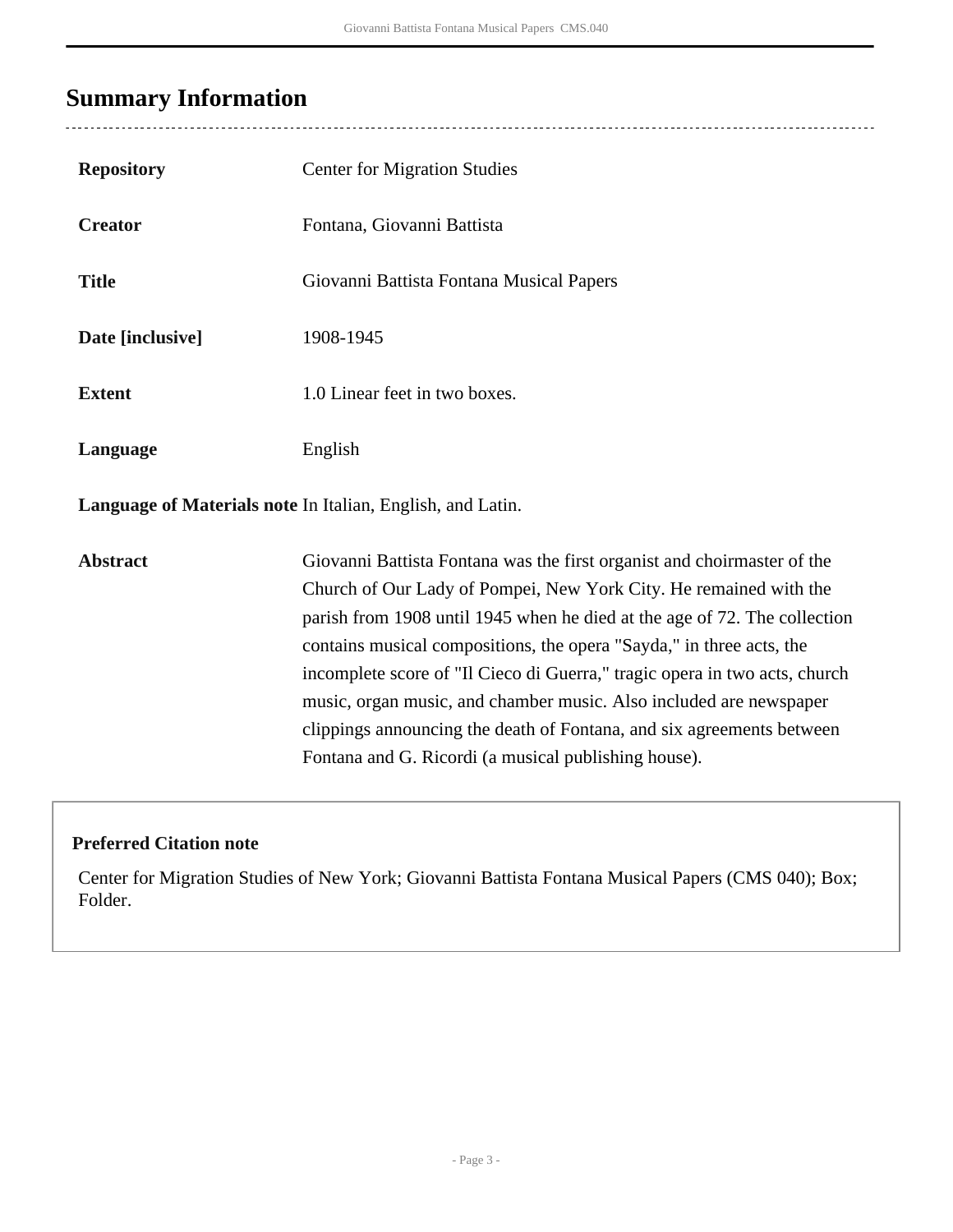## <span id="page-3-0"></span>**Biographical/Historical note**

Giovanni Battista Fontana was the first organist and choirmaster of the Church of Our Lady of Pompei, New York City. He was born in Cremona, Italy and before a coming to America, had been director of the Ponchielli Institute of Music in Cremoma.

Fontana emigrated to New York in 1908 after receiving an offer to be organist and choirmaster of Our Lady of Pompei. He remained with the parish from 1908 until 1945 when he died at the age of 72.

Fontana's primary responsibility was to play the organ at all religious functions, including weekday masses and funerals. He also directed the adult and children's choirs as well as musical programs which were then very popular in the church hall. Apart from his work at Our Lady of Pompei, Fontana gave piano lessons to the local children in their homes. In addition to all these activities, the maestro found time to compose a variety of musical scores, including a mass, an entire opera entitled "Sayda" (from a libretto by Friar Silipigni), and music for organ, chamber music, and church music.

## <span id="page-3-1"></span>**Scope and Contents note**

The musical compositions of Fontana were composed during the time he was organist at Our Lady of Pompei. Several of the scores were published, while others were not. There are approximately 39 musical compositions, and several of the scores have the musical notation in Fontana's hand. Included with the works is the opera "Sayda," in three acts, the incomplete score of "Il Cieco di Guerra," tragic opera in two acts, church music, organ music, and chamber music. Also included are newspaper clippings announcing the death of Fontana, and six agreements between Fontana and G. Ricordi (a musical publishing house).

## <span id="page-3-2"></span>**Arrangement note**

The collection was arranged into for groups: opera, church music, for organ, and for piano.

## <span id="page-3-3"></span>**Administrative Information**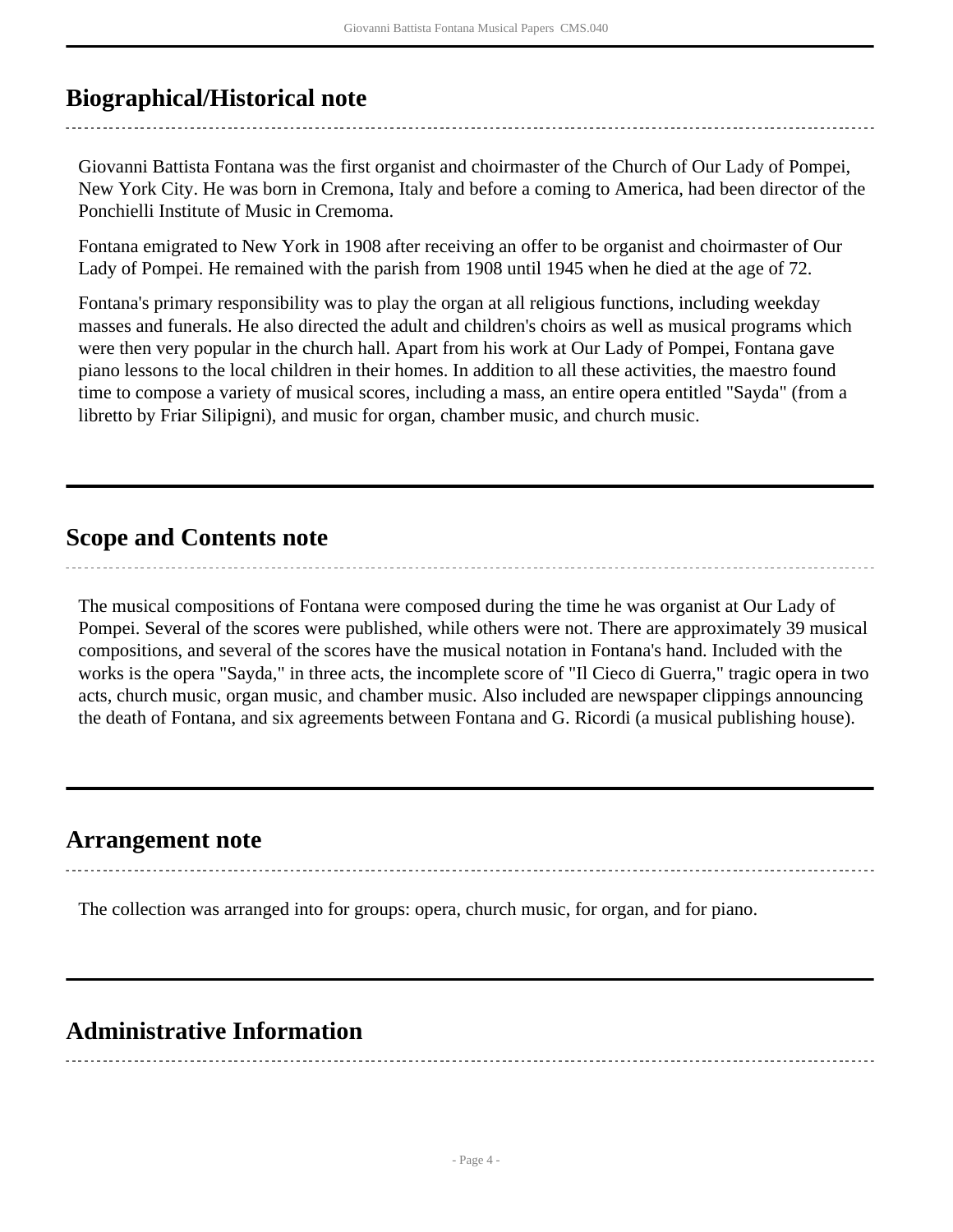#### **Publication Information**

Center for Migration Studies December 1986

#### **Revision Description**

 Edited for DACS compliance and inputted into Archivists Toolkit by Nicole Greenhouse and Mary Brown November 2013

#### **Conditions Governing Access note**

Open to researchers by appointment.

#### **Conditions Governing Use note**

Copyright is owned by the Center for Migration Studies. Permission to publish materials must be requested before use.

#### **Immediate Source of Acquisition note**

This collection was likely donated by Our Lady of Pompei Church.

#### **Processing Information note**

In 2013, this collection was entered into the Archivists' Toolkit in compliance with DACS and folder descriptions were simplified from the original print finding aid. (The original finding aid is available in print upon request). Folder titles in the container list online may vary from the the physical folder titles.

### <span id="page-4-0"></span>**Controlled Access Headings**

#### **Corporate Name(s)**

• Our Lady of Pompei (Parish : New York, N.Y.).

#### **Subject(s)**

- Church music |x Catholic Church |y 20th century.
- Italian Americans |x Music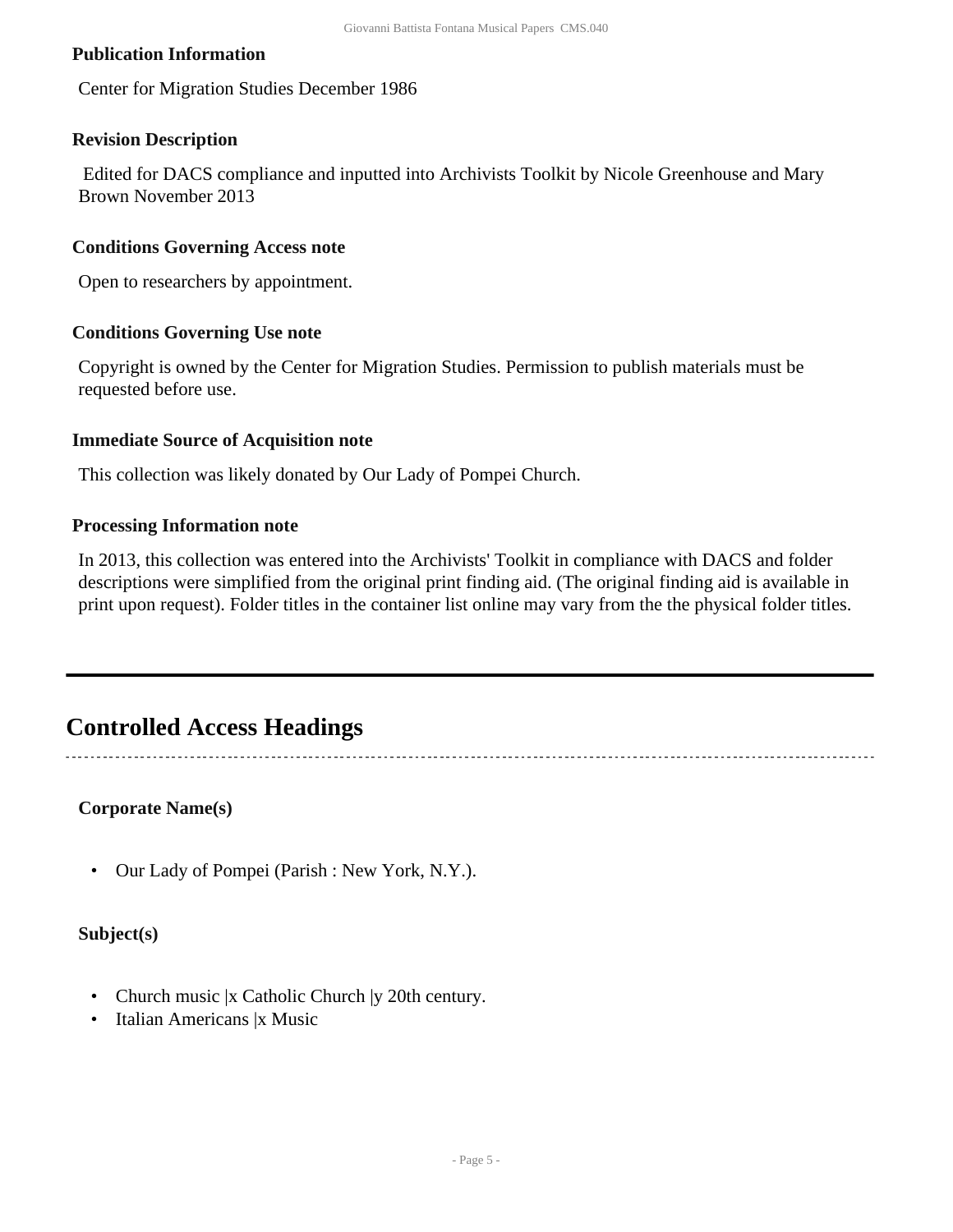## <span id="page-5-0"></span>**Other Finding Aids note**

 $\sim$  . . . 

The original inventory is available in print upon request.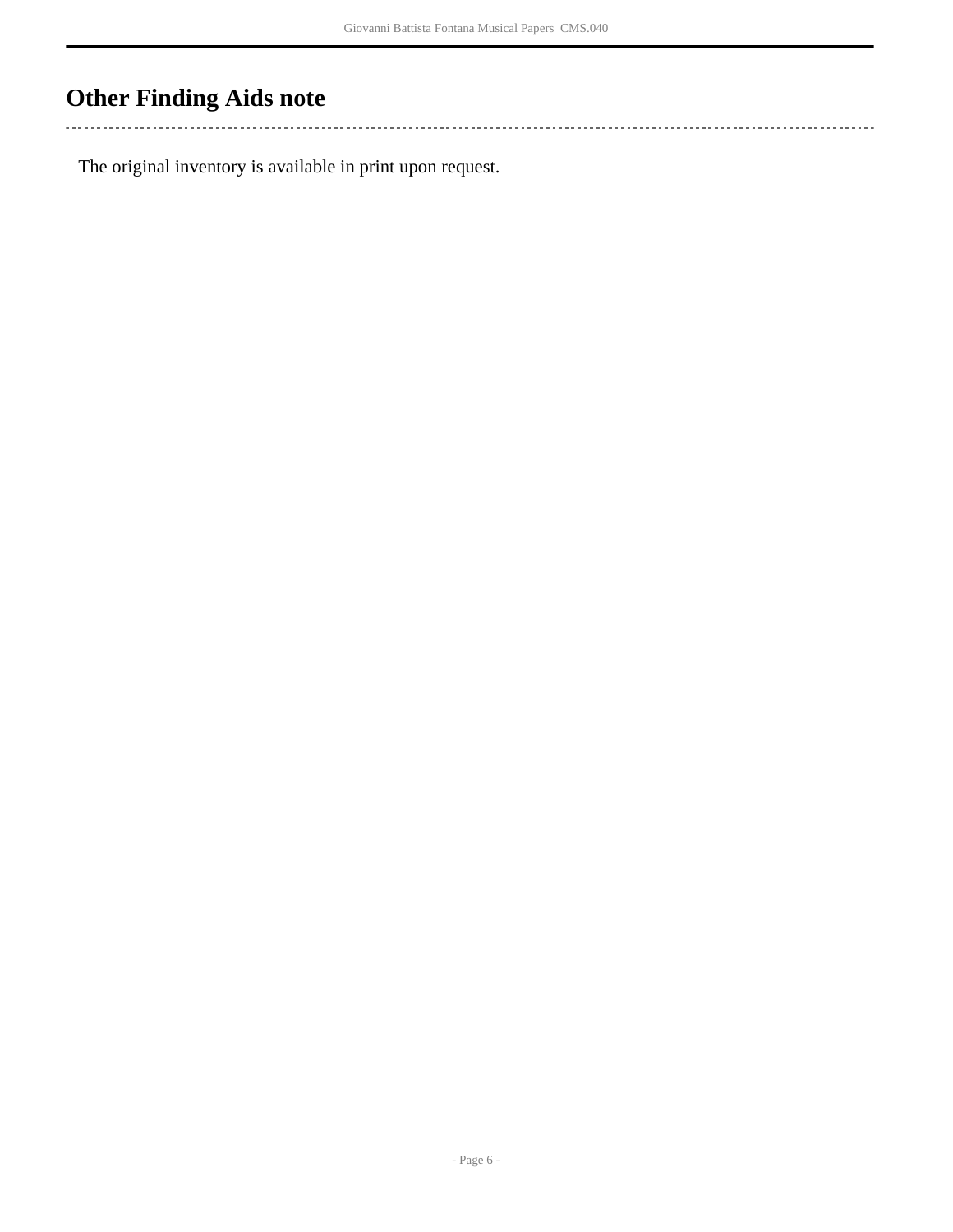## <span id="page-6-0"></span>**Collection Inventory**

|                                                             | <b>Box</b>     | Folder         |
|-------------------------------------------------------------|----------------|----------------|
| Sayda, Part One                                             | $\mathbf{1}$   | $\mathbf{1}$   |
| Sayda, Part Two                                             | $\mathbf{1}$   | $\overline{2}$ |
| Sayda, Part Three                                           | $\mathbf{1}$   | $\sqrt{2}$     |
| Sayda, Part Four                                            | $\mathbf{1}$   | $\overline{4}$ |
| Il Cieco di Guerra                                          | $\mathbf{1}$   | $\mathfrak{S}$ |
| <b>Working Score</b>                                        | $\mathbf 1$    | $6\,$          |
| Missa Our Lady of Pompei                                    | $\overline{2}$ | $\tau$         |
| Cor Jesu Mass                                               | $\overline{2}$ | 8              |
| Tus Scendi dalle Stelle--Pastorale                          | $\overline{2}$ | 9              |
| Il Cantico del Sole (6 accompanist and 10 vocal scores)     | $\overline{2}$ | 10             |
| Agnus Dei (2 copies)                                        | $\overline{2}$ | 11             |
| Pater Noster (1 copy and 10 scores for orchestral soloists) | $\overline{2}$ | 12             |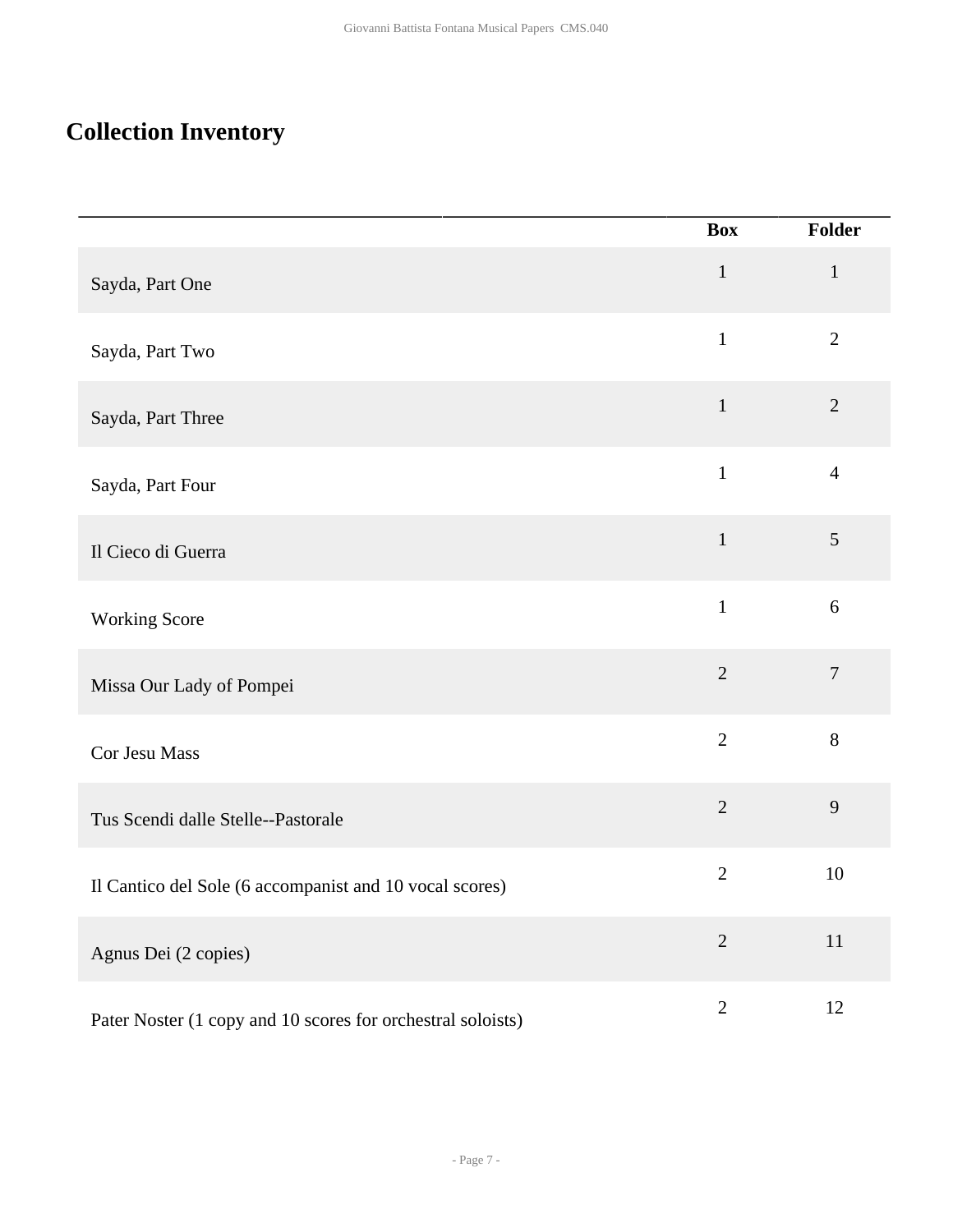| Panis Angelicus                                                                                   | $\overline{2}$ | 13 |
|---------------------------------------------------------------------------------------------------|----------------|----|
| Salve Regina (1 copy and 4 copies for vocal soloists)                                             | $\overline{2}$ | 14 |
| Ave Maria, in honor of the marriage of Ann Carbone (4 copies and 20<br>copies for vocal soloists) | $\overline{2}$ | 15 |
| L'Italia a Tripoli, piccola fantasia descrittiva per pianoforte                                   | $\overline{2}$ | 16 |
| Il Pator Vagante (2 copies)                                                                       | $\overline{2}$ | 17 |
| Humoristic                                                                                        | $\overline{2}$ | 18 |
| capriccio per organo                                                                              | $\overline{2}$ | 19 |
| Practical pieces for organ                                                                        | $\overline{2}$ | 20 |
| <b>Canzone Rustica</b>                                                                            | $\overline{2}$ | 21 |
| Toccata                                                                                           | $\overline{2}$ | 22 |
| Nettie--Valse                                                                                     | $\overline{2}$ | 23 |
| Fugue in F minor                                                                                  | $\overline{2}$ | 24 |
| Quintet Gioventu' Allegra (1 copy and 4 soloist scores)                                           | $\overline{2}$ |    |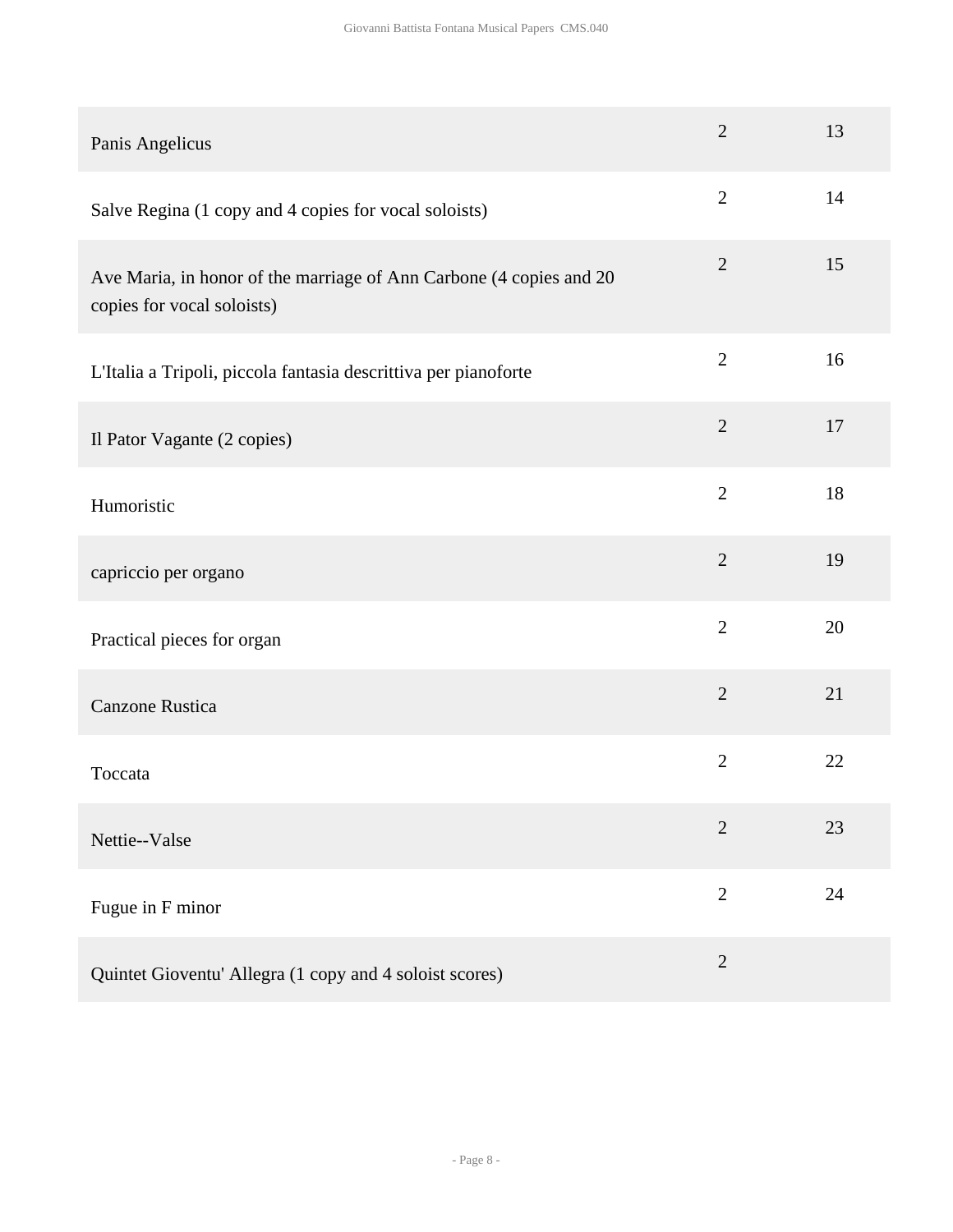| Quarter Humouresque for flue, oboe, clarinet and bassoon (1 score for<br>each instrument) | $\mathbf{2}$   | 26 |
|-------------------------------------------------------------------------------------------|----------------|----|
| Trio Religioso                                                                            | $\overline{2}$ | 27 |
| String Quartet in D major                                                                 | $\overline{2}$ | 28 |
| Concerto for organ and piano                                                              | $\overline{2}$ | 30 |
| Nocturno for violin                                                                       | $\overline{2}$ | 31 |
| Largo for piano and violin                                                                | $\overline{2}$ | 31 |
| Trio Religioso for violin and viola                                                       | $\overline{2}$ | 33 |
| Vivacita'--scherzo                                                                        | $\overline{2}$ | 34 |
| Lento espressivo: melodia in D minor for violoncello and organ                            | $\overline{2}$ | 35 |
| Mozart--violin, viola and organ                                                           | 36             | 36 |
| Melodia in D minor                                                                        | $\mathbf{2}$   | 37 |
| Nocturno                                                                                  | $\overline{2}$ | 38 |
| Brillo' Sulla Mia Cuna--nell'opera "Sayda"                                                | $\sqrt{2}$     | 39 |